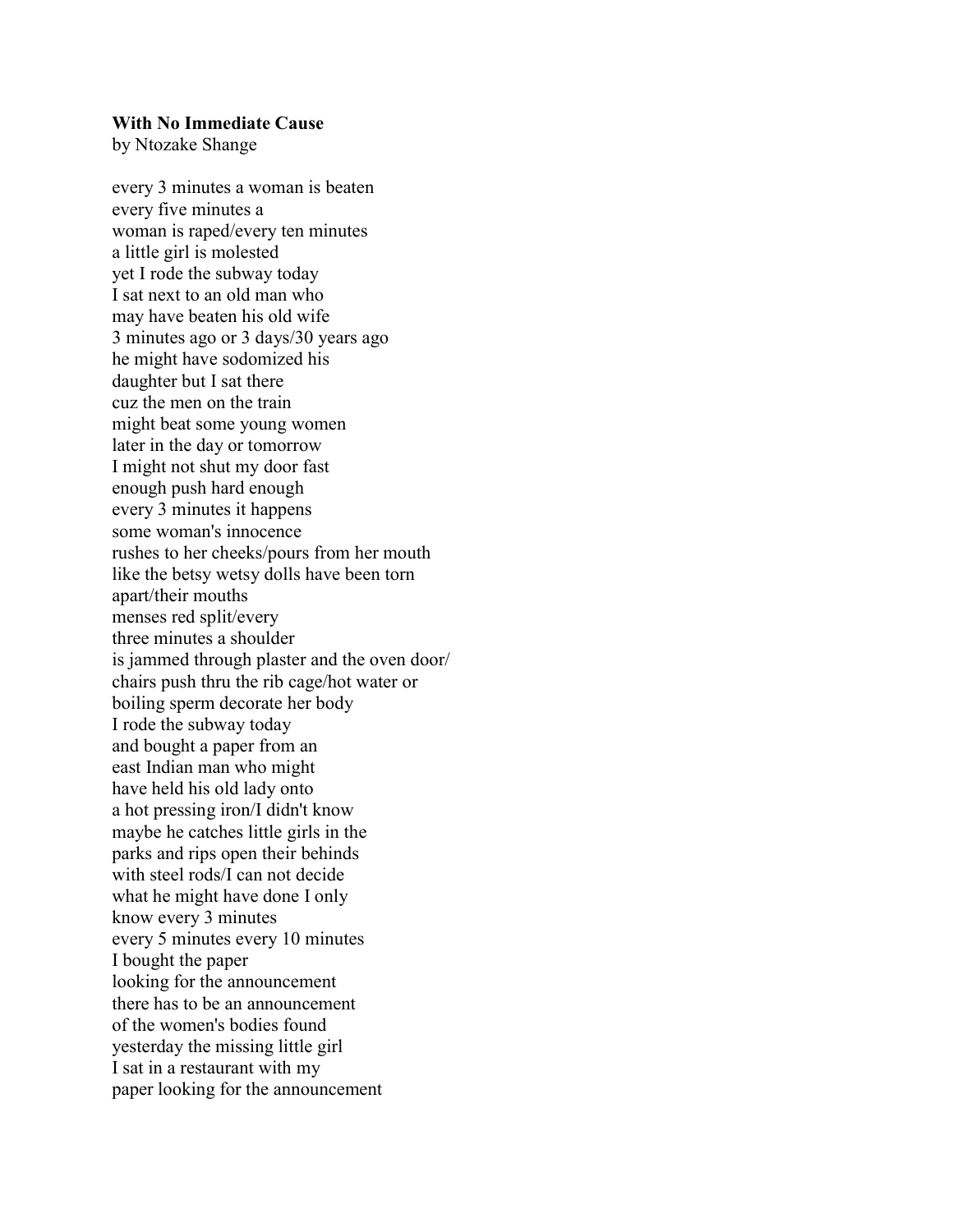a young man served me coffee I wondered did he pour the boiling coffee on the woman because she was stupid did he put the infant girl in the coffee pot because she cried too much what exactly did he do with coffee I looked for the announcement the discovery of the dismembered woman's body victims have not all been identified today they are naked and dead/some refuse to testify one girl out of 10's not coherent/ I took the coffee and spit it up I found an announcement/not the woman's bloated body in the river floating not the child bleeding in the 59th street corridor/not the baby broken on the floor

> "there is some concern that alleged battered women might start to murder their husbands and lovers with no immediate cause"

I spit up I vomit I am screaming we all have immediate cause every 3 minutes every 5 minutes every 10 minutes every day women's bodies are found in alleys and bedrooms/at the top of the stairs before I ride the subway/buy a paper or drink coffee from your hands I must know have you hurt a woman today did you beat a woman today throw a child across a room are the little girl's pants in your pocket did you hurt a woman today I have to ask these obscene questions I must know you see the authorities require us to establish immediate cause